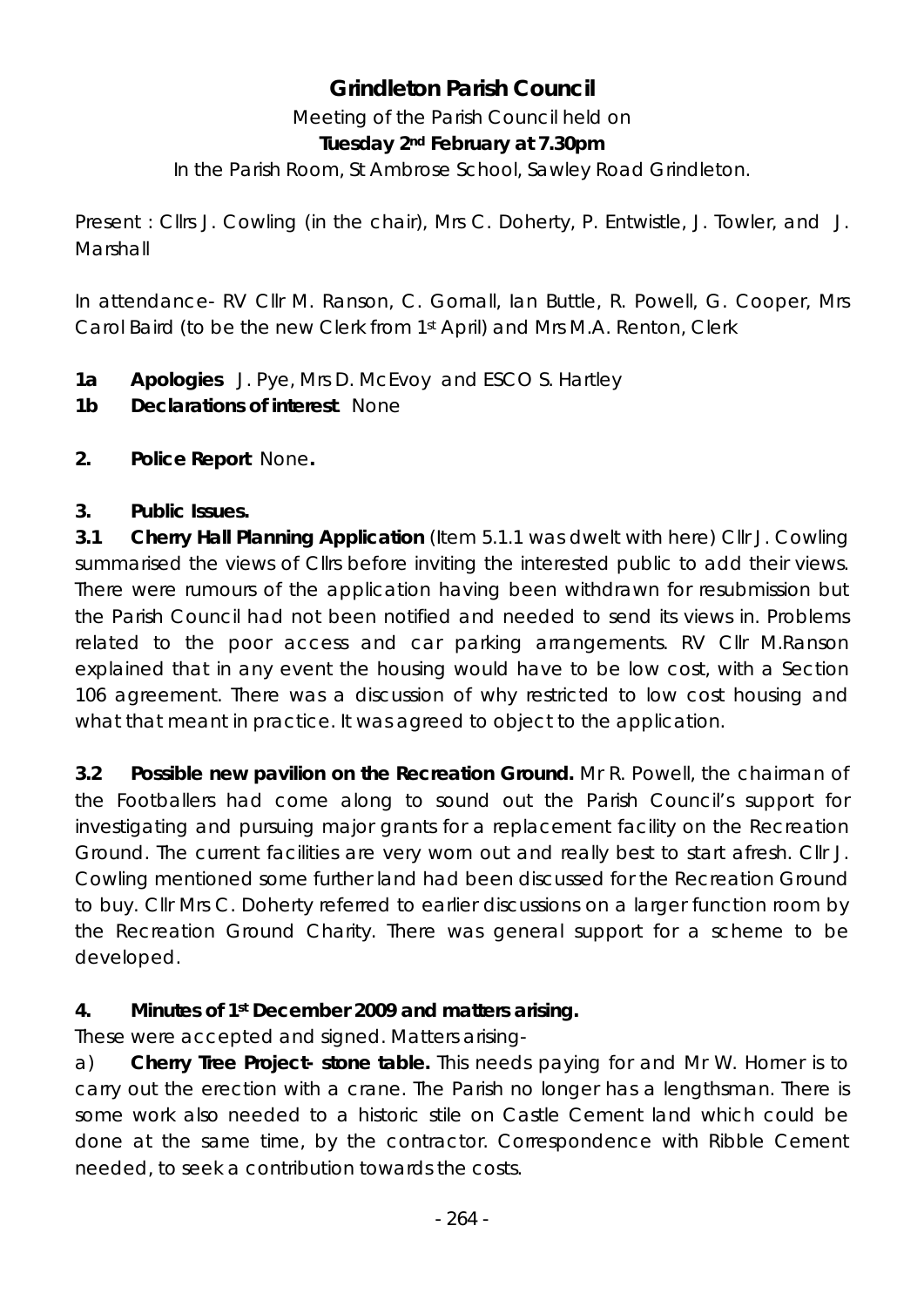**b) Chatburn Footpath.** This is progressing well and with very positive public feedback. The signposting has not yet been done and this should increase usage as currently it is difficult to find the way into the pathway. Cllr P. Entwistle was thanked for all his efforts on this.

**c) Ribble Way.** Officially, this is closed for 12 months but the public are ignoring the signs. Stiles may still need replacement in view of this, provided by L.C.C.

**d) Road markings at St Ambrose School.** These had still not been altered . The school had been contacted, Cllr Mrs C. Doherty informed the meeting.

- **e) Garages .** RV Cllr M. Ranson explained this is quite a complex issue but to stay on the agenda.
- **5. Planning Issues**
- **5.1 Observations needed-**

**5.1.1 Application 3/2010/0002 Proposed erection of 2 dwelling houses in existing garden at Cherry Hall Grindleton.** Discussed under item 3.1 above.

**5.2 Observations made on planning applications since the last meeting.** 

### **5.2.1 3/2009/0943 Cantilever shelter for sheep at New Barn Farm Bolton by Bowland BB7 4PH**

The Parish Council had no objections to this application.

## **5.2.2 3/2009/0985 Installation of 3 solar thermal collectors on rear inclined roof surface at New Barn Farm Bolton by Bowland BB7 4PH**

The Parish Council had no objections to this application.

**5.2.3 Planning observations re 3/2009/ 0996 Olive Cottage off Smalden Lane Grindleton BB7 4RX for Single storey extension to provide a utility room and two storey extension to form a new entrance, cloakroom,study and enlargement of the existing bedroom**

The Parish Council had no objections.

**5.3 Planning Appeal to note**. The unsuccessful applicant at 4 Greendale View Main St has appealed for change of use of part of existing front garden to provide off road car parking for one vehicle, steps to join existing garden path to house and provide storage area for 3 wheelie bins and housing for meters. This is being dealt with under the written representations procedure and the Inspector is to come shortly. RV Cllr M. Ranson explained that the Inspector will see all previous correspondence.

## **6. Finance Matters**

## **a)Payments approved as follows:-**

|         | Who to                | What for                            | Legal Power   |
|---------|-----------------------|-------------------------------------|---------------|
| £183.35 | Clerks Honorarium for | $^{\prime}$ Total payment = £198.25 | S112 LGA 1972 |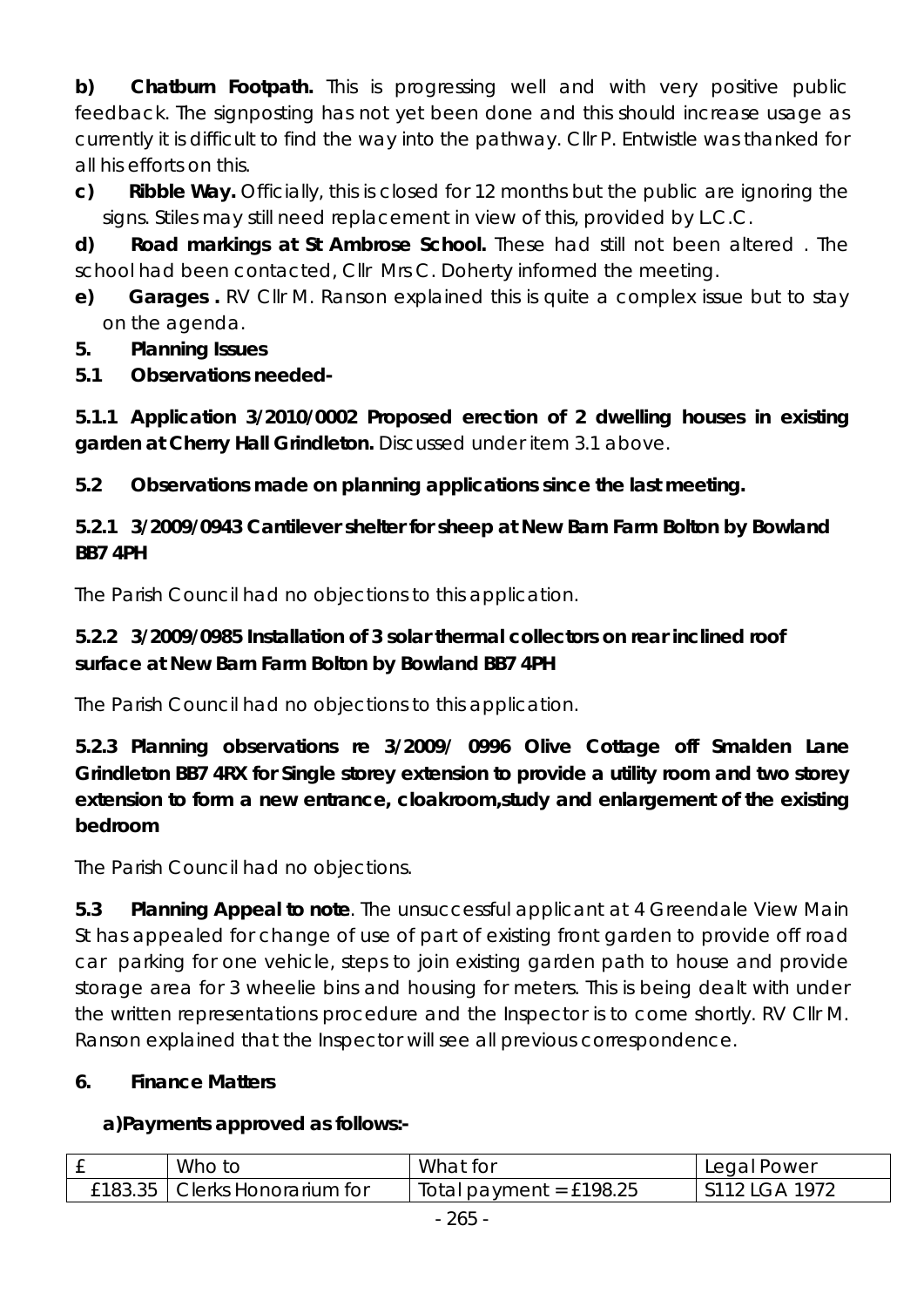| 14.90   | Feb/Mar<br>Clerks expenses    |                               |               |
|---------|-------------------------------|-------------------------------|---------------|
| 34.77   | <b>Graham Cooper</b>          | Reimburse for hosting website | S111 LGA 1972 |
| 5.22    |                               | VAT totalling £39.99          |               |
| 141.08  | Mrs M.A Renton                | Reimburse for Clerk advert    | S112 LGA 1972 |
| 24.69   |                               | <b>VAT</b>                    |               |
|         |                               | Total = $165.77$              |               |
| 12.60   | Mrs M.A Renton                | Reimburse for water*          | S111 LGA 1972 |
| 200.00  | <b>BDO LLP</b>                | Annual audit                  | S111 LGA 1972 |
| 30.00   | <b>VAT</b>                    | Total= 230.00                 |               |
| 500.00  | <b>Waddington Fell Quarry</b> | Table top and base            | S111 LGA 1972 |
| 87.50   | <b>VAT</b>                    |                               |               |
| 38.50   | Brian C. Kearsley             | Lengthsman - fuel for cutting | S111 LGA 1972 |
|         |                               | playing field                 |               |
| tba     | W. Horner                     | Erecting granite table        | S111 LGA 1972 |
| 1272.61 | Total known                   |                               |               |

\*Water bill for allotment is in future to be paid by direct debit. The form was completed at the meeting.

It was resolved to transfer £2000 from Deposit account to Current A/C for any year end expenses and for the next meeting, before precept comes in.

The current budget showing payments including those for approval at that meeting was circulated.

b) **External Audit.** This was finally completed on 7<sup>th</sup> December and duly advertised for residents to inspect.

c) It was recorded that the Annual review of effectiveness of the Internal Audit was completed at the October 09 meeting, Risk Assessment of the Clerk's home working was considered at the June 09 meeting and Financial Standing Orders do not require amendment at the present time.

**7.** Appointment of new clerk Cllr J. Cowling reported that there had been a good response with 9 applicants. The small panel had appointed Mrs Carol Baird who attended this meeting. She has been the clerk to Waddington for the past year and is looking forward to working with the Grindleton Parish Councillors. Her appointment takes effect from 1st April 2010.

#### **8. Reports from outside bodies.**

**a) Parish Liaison Committee.** RV Cllr M. Ranson had attended. The plans for the new Clitheroe Hospital are not proceeding in the current economic climate. Decisions are still to be made about the Langho/Billington waste disposal site. Some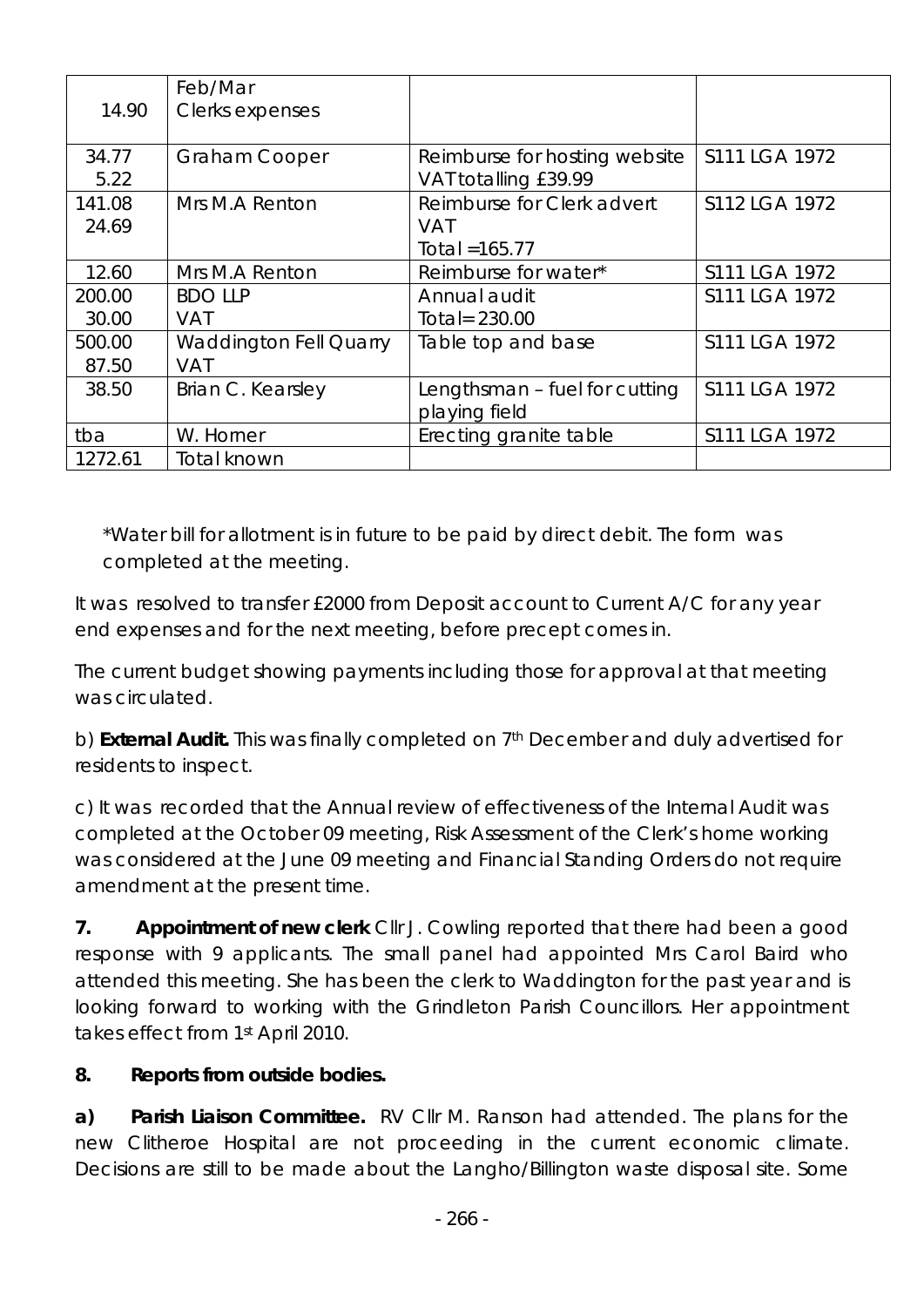closures will occur. The cost of emptying dog bins is very high and not something for the Parish Council to take on itself.

**b) Recreation Ground** The Clerk is to inform the Secretary that Cllr J. Towler is the Parish Council representative. Cllr Mrs C. Doherty commented the Annual Galloping Gourmet supper may become an annual event as much appreciated and a good fundraiser.

**c) Footpaths.** Near stiles, in heavy rainfall, these become very slippy and boggy. Matting can help this but LCC will not provide this.

**d)** Website. G. Cooper informed the meeting that it is still regularly visited. It was used for the Clerk advert but needs more information for the 'Village diary' section**.** 

**e) Grindleton Consolidated Charities.** Cllr J. Cowlingreported that Planning Permission is to be granted for two low cost homes from the retained barns at Harrop Gate Farm. From the proceeds of the sale of the farmhouse, these are to be developed and the income they bring in will feed into the Charity for its work assisting with education and poverty. A number of substantial grants had been made this year. The new homes themselves will also be furthering the charity's aim of assisting the poor. Once this project is completed, the trustees will turn their attentions to possible redevelopment of Lane Ends School.

**f) Lengthsman.** (Item 9.1 also relates) The Current lengthsman Mr Brian Kearsley finished at end of January. This Parish Council is in a joint scheme with Whalley Parish Council, administered by Whalley but no indications have yet been received about 2010/11 funding from LCC and RVBC. This is essential before advertising for a replacement. The service is much appreciated.

**g) Allotments.** The annual bills have gone out and some payments made. One allotment holder has requested to split his large plot ( No. 1) and the next applicant is interested in taking the half allotment. Discussions are taking place to set up new agreements.

#### **9. Correspondence**

**9.1 Whalley Parish Council has written about the future of the lengthsman scheme.**  (Item 8f above relates) This Council has expressed a wish to continue but needs to be kept informed of the finances.

**9.2 Bite Size training from LCC at Preston North End Stadium.** No interest expressed in attending. The opportunity was noted.

#### **10. Any other business.**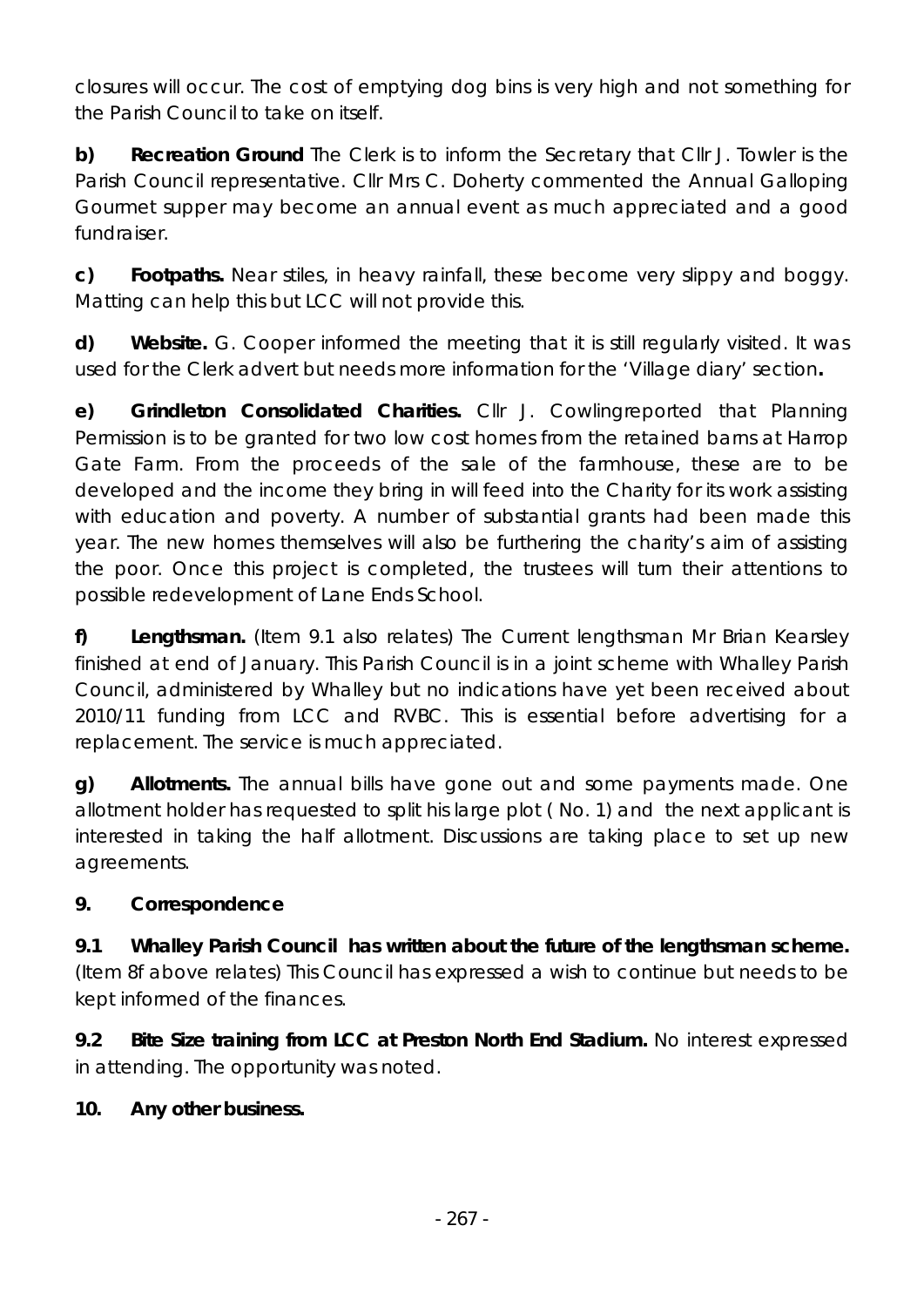**10.1** Cllr P. Entwistle expressed the Parish Council's **thanks to the retiring Clerk** Mrs Mary-Ann Renton at her last full meeting. She is to assist with the Annual Accounts at the Annual meeting.

10.2 Mr I. Buttle expressed concerns over speeding on Main Street and was requesting **traffic calming measures**. This has been submitted to RVBC's recent survey by Cllr P. Entwistle.

10.3 Cllr J. Cowling reported on **salt gritting** during the recent poor weather. Experiences had been mixed but it was felt that certain hills needed more salt to be effective and the salt is not as expensive as the labour involved in spreading it! LCC highways are to be informed of this view.

10.4 Cllr J. Marshall was concerned about **pot holes** around the village and especially at the Spinney.

10.5 As Cllr Mrs D. McEvoy has moved out of the Parish ( that day) she will no longer be eligible as a Parish Councillor and a replacement will be needed.

**11.** Date of next meeting. Tuesday 6<sup>th</sup> April 2010 at 7.30 pm will be the Annual meeting to be followed by the ordinary meeting.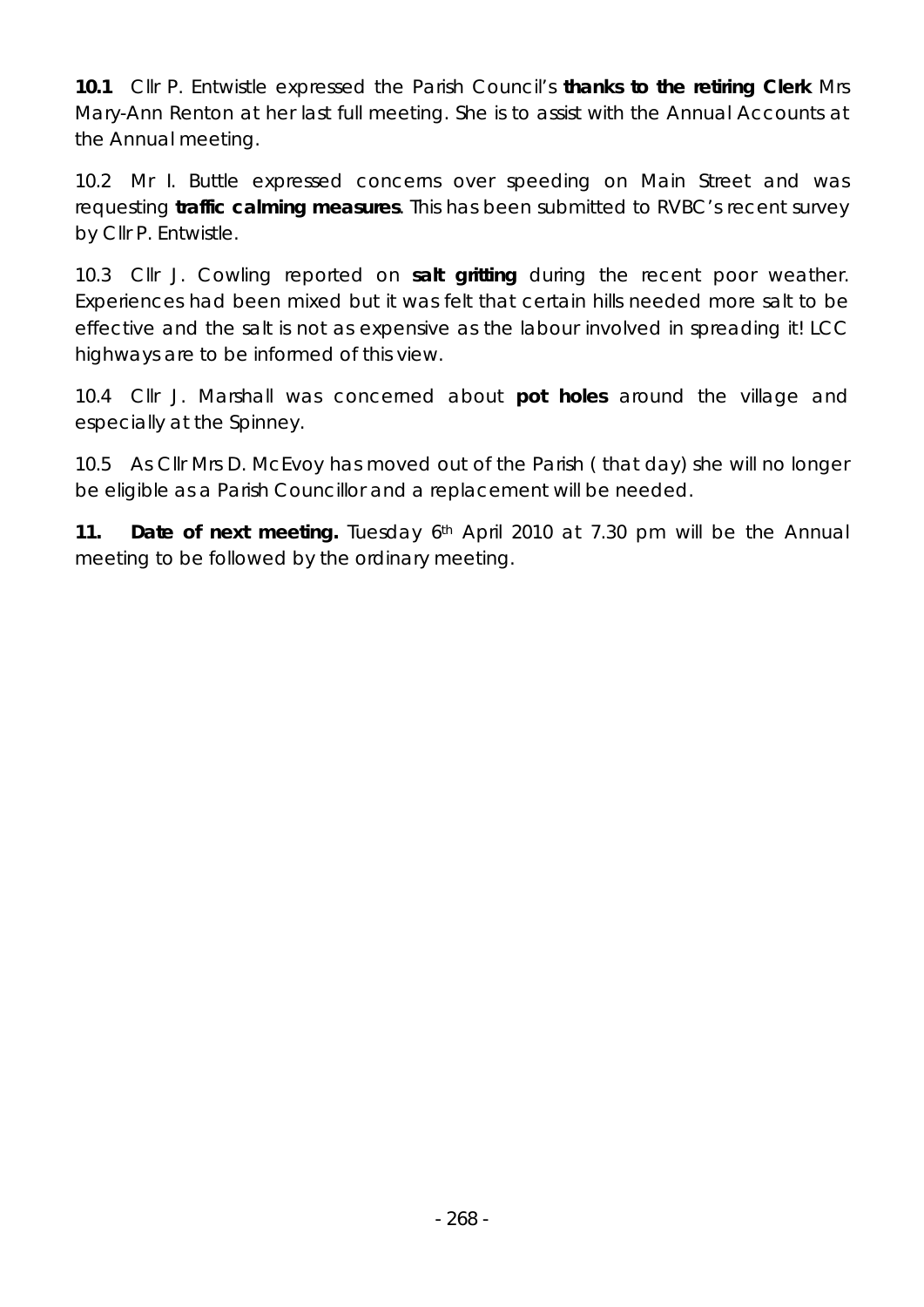# **Current Budget for 2009‐10**

| <b>Budget Head</b>                    | <b>Proposed</b><br>for 2009/10 | Year to date<br>incl Feb 10<br>payments |                                     | <b>Proposed</b><br>for 2010/11 |                      |
|---------------------------------------|--------------------------------|-----------------------------------------|-------------------------------------|--------------------------------|----------------------|
| <b>Expenditure</b>                    |                                |                                         |                                     |                                |                      |
|                                       |                                |                                         | This relates to<br>08/09 and 1/2 yr |                                |                      |
| Lengthsman                            | 4500.00                        | 3254.01                                 | 09/10                               | 4800.00                        |                      |
| <b>Clerks Salary</b>                  | 1100.00                        | 1100.00                                 |                                     | 1200.00                        |                      |
| Clerks expenses                       | 150.00                         | 73.79                                   |                                     | 150.00                         |                      |
| Insurance                             | 320.00                         | 317.31                                  |                                     | 320.00                         |                      |
| <b>Press Advertising</b>              | 100.00                         | 141.08                                  |                                     | 100.00                         |                      |
| RVBC rent for allotments              | 10.00                          | 10.00                                   |                                     | 10.00                          |                      |
| Allotments<br>repairs/improvements    | 200.00                         | 0.00                                    |                                     | 500.00                         | Major repair to wall |
| Water supply                          | 70.00                          | 71,51                                   |                                     | 90.00                          |                      |
| Room hire                             | 70.00                          | 60.00                                   |                                     | 80.00                          |                      |
| Audit fee                             | 150.00                         | 200.00                                  |                                     | 150.00                         |                      |
| <b>LAPTC</b>                          | 150.00                         | 137.57                                  |                                     | 150.00                         |                      |
| General repairs &<br>maintenance      | 500.00                         | 115.40                                  |                                     | 500.00                         |                      |
| Newsletter                            | 160.00                         | 0.00                                    |                                     | 160.00                         |                      |
|                                       |                                |                                         | This can be                         |                                |                      |
|                                       |                                |                                         | reclaimed back to                   |                                |                      |
| Tax on interest                       | 10.00                          | 0.00                                    | 2006                                | 0.00                           |                      |
| Training                              | 100.00                         | 0.00                                    |                                     | 100.00                         |                      |
| Website                               | 60.00                          | 59.76                                   |                                     | 60.00                          |                      |
| Awards/Grants                         | 500.00                         | 538.50                                  |                                     | 500.00                         |                      |
| <b>Consultant fees</b>                | 0.00                           | 0.00                                    |                                     | 0.00                           |                      |
| VAT paid                              | 150.00                         | 153.62                                  |                                     | 198.58                         |                      |
| Bench                                 |                                | 0.00                                    |                                     | 0.00                           |                      |
| Work /materials for<br>Cherry project | 0.00                           | 500.00                                  |                                     | 0.00                           |                      |
| <b>Total expenditure</b>              | 8300.00                        | 6661.04                                 |                                     | 9068.58                        |                      |
| Income                                |                                |                                         |                                     |                                |                      |
| Interest                              | 20.00                          | 0.00                                    |                                     | 0                              |                      |
| Precept                               | 7500.00                        | 7500.00                                 |                                     | 7500.00                        |                      |
|                                       |                                |                                         | for lengthsman                      |                                |                      |
| Grants/Awards                         | 1125.00                        | 709.63                                  | from RVBC/LCC?                      | 1250.00                        |                      |
| Allotment rentals                     | 100.00                         | 12.50                                   | Comes in Feb/Mar                    | 100.00                         |                      |
| Reinbursement for water               | 70.00                          | 9.00                                    |                                     | 90.00                          |                      |
| <b>Dividends</b>                      | 60.00                          | 15.65                                   |                                     | 0                              |                      |
| VAT refunds                           | 341.55                         | 341.55                                  |                                     | 150.00                         |                      |
| <b>Total income</b>                   | 9216.55                        | 8588.33                                 |                                     | 9090.00                        |                      |
|                                       |                                | $-269-$                                 |                                     |                                |                      |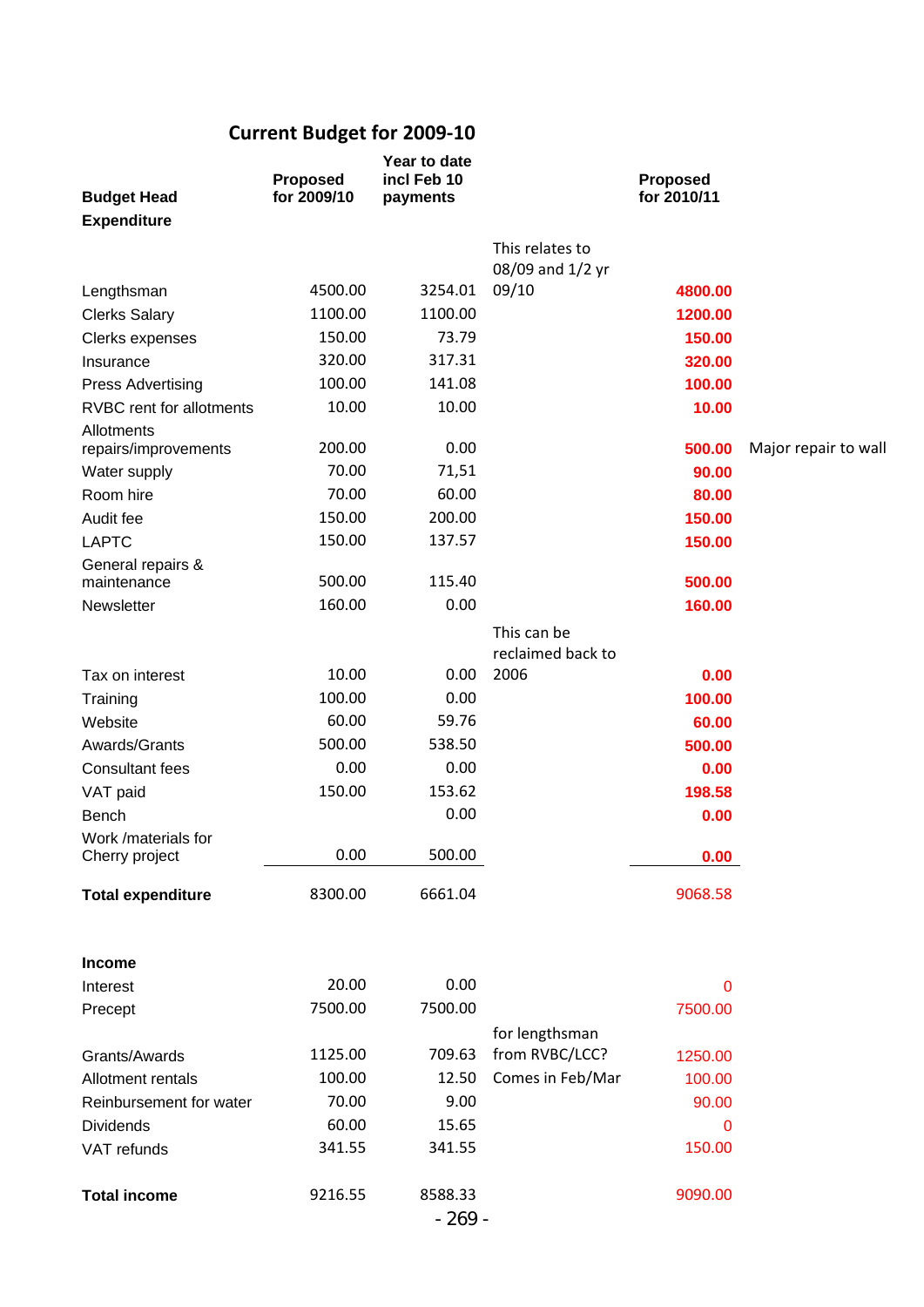Current balances No of Band D properties 364

Average Council Tax 20.60 Based on 7500 precept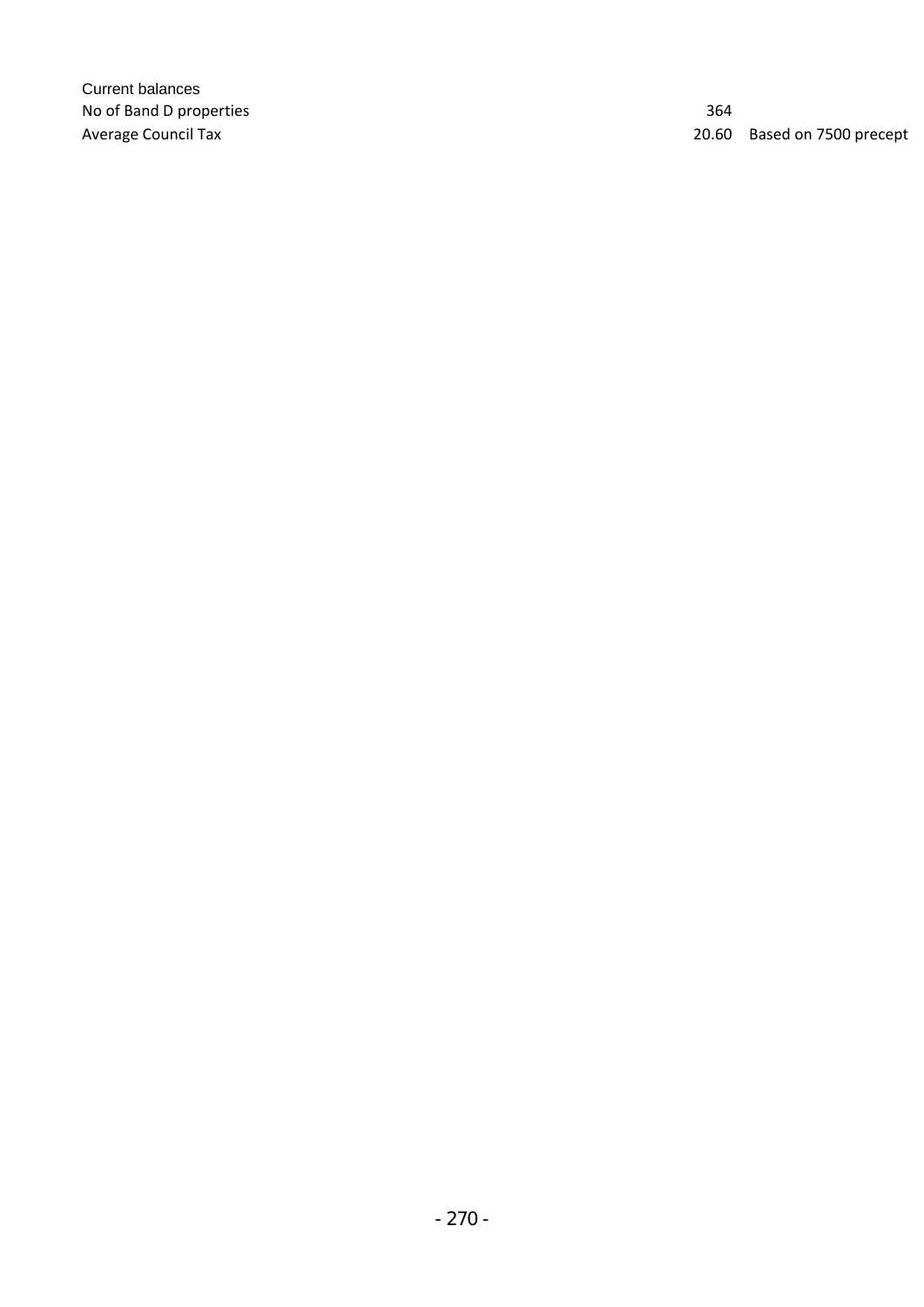#### Item 6 **Grindleton Finance Matters for 2nd Feb 2010 meeting**

Current Account = £ 479.87 (Allotments rents coming in slowly) Deposit Account= £ 8722.11  $Total =$   $f \quad 9201.98$ 

#### **a)Payments for approval**

| £                                                          | Who to                                  | What for                      | Legal Power   |  |
|------------------------------------------------------------|-----------------------------------------|-------------------------------|---------------|--|
| £183.35                                                    | <b>Clerks Honorarium for</b><br>Feb/Mar | Total payment = $£198.25$     | S112 LGA 1972 |  |
| 14.90                                                      | Clerks expenses                         |                               |               |  |
| 34.77                                                      | <b>Graham Cooper</b>                    | Reimburse for hosting website | S111 LGA 1972 |  |
| 5.22                                                       |                                         | VAT totalling £39.99          |               |  |
| 141.08                                                     | Mrs M.A Renton                          | Reimburse for Clerk advert    | S112 LGA 1972 |  |
| 24.69                                                      |                                         | <b>VAT</b>                    |               |  |
|                                                            |                                         | Total $=165.77$               |               |  |
| 12.60                                                      | Mrs M.A Renton                          | Reimburse for water*          | S111 LGA 1972 |  |
| 200.00                                                     | <b>BDO LLP</b>                          | Annual audit                  | S111 LGA 1972 |  |
| 30.00                                                      | <b>VAT</b>                              | Total= 230.00                 |               |  |
| 500.00                                                     | <b>Waddington Fell Quarry</b>           | Table top and base            | S111 LGA 1972 |  |
| 87.50                                                      | <b>VAT</b>                              |                               |               |  |
| 38.50                                                      | Brian C. Kearsley                       | Lengthsman - fuel for cutting | S111 LGA 1972 |  |
|                                                            |                                         | playing field                 |               |  |
| tba                                                        | W. Horner                               | Erecting granite table        | S111 LGA 1972 |  |
| 1272.61                                                    | Total known                             |                               |               |  |
| Total                                                      |                                         |                               |               |  |
| For Feb 10<br>Cost per unit<br>No.<br>Cost<br><b>Notes</b> |                                         |                               |               |  |
| Photocopying/printing<br>0.10                              |                                         | 69<br>6.90                    |               |  |
| talanhona<br><u>በ 1በ</u>                                   |                                         | ົາຂ<br>ว Q∩                   |               |  |

| Photocopying/printing  | 0.10   | 69           | 6.YU   |                 |
|------------------------|--------|--------------|--------|-----------------|
| telephone              | 0.10   | 28           | 2.80   |                 |
| Postage                | 0.30   | 10           | 3.00   |                 |
|                        | 1.20   | 1            | 1.20   | <b>Auditors</b> |
| Stationery-envelopes   | 1.00   | 1            | 1.00   |                 |
| Total expenses         |        |              | 14.90  |                 |
|                        |        |              |        | Adds exactly to |
| Honorarium for Feb/Mar | 183.35 | $\mathbf{1}$ | 183.35 | 1100            |
| Total payable          |        |              | 198.25 |                 |
|                        |        |              |        |                 |
|                        |        |              |        |                 |
| Advert for Clerk       |        |              | 165.78 |                 |
| Water bill             |        |              | 12.60  |                 |

• Water bill for allotment can be paid by direct debit- form available at the meeting.

Need to resolve to move say, £2000 from Deposit account to Current A/C for any year end expenses and for the next meeting, before precept comes in.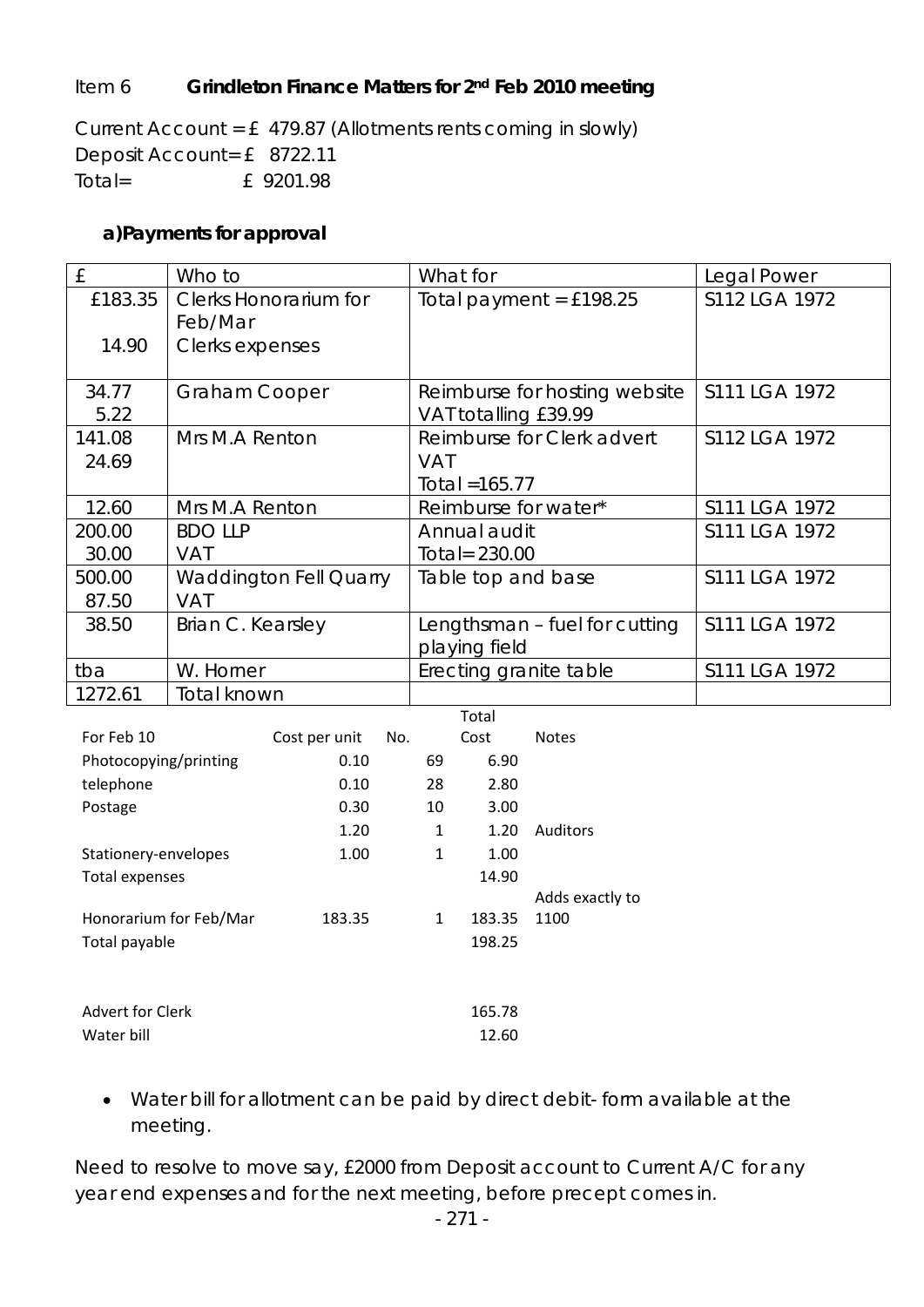b) **External Audit.** This was finally completed on 7th December and duly advertised for residents to inspect.

c) To record the Annual review of effectiveness of the Internal Audit was completed at the October 09 meeting, Risk Assessment of the Clerk's home working was considered at the June meeting and Financial Standing Orders do not require amendment at the present time.